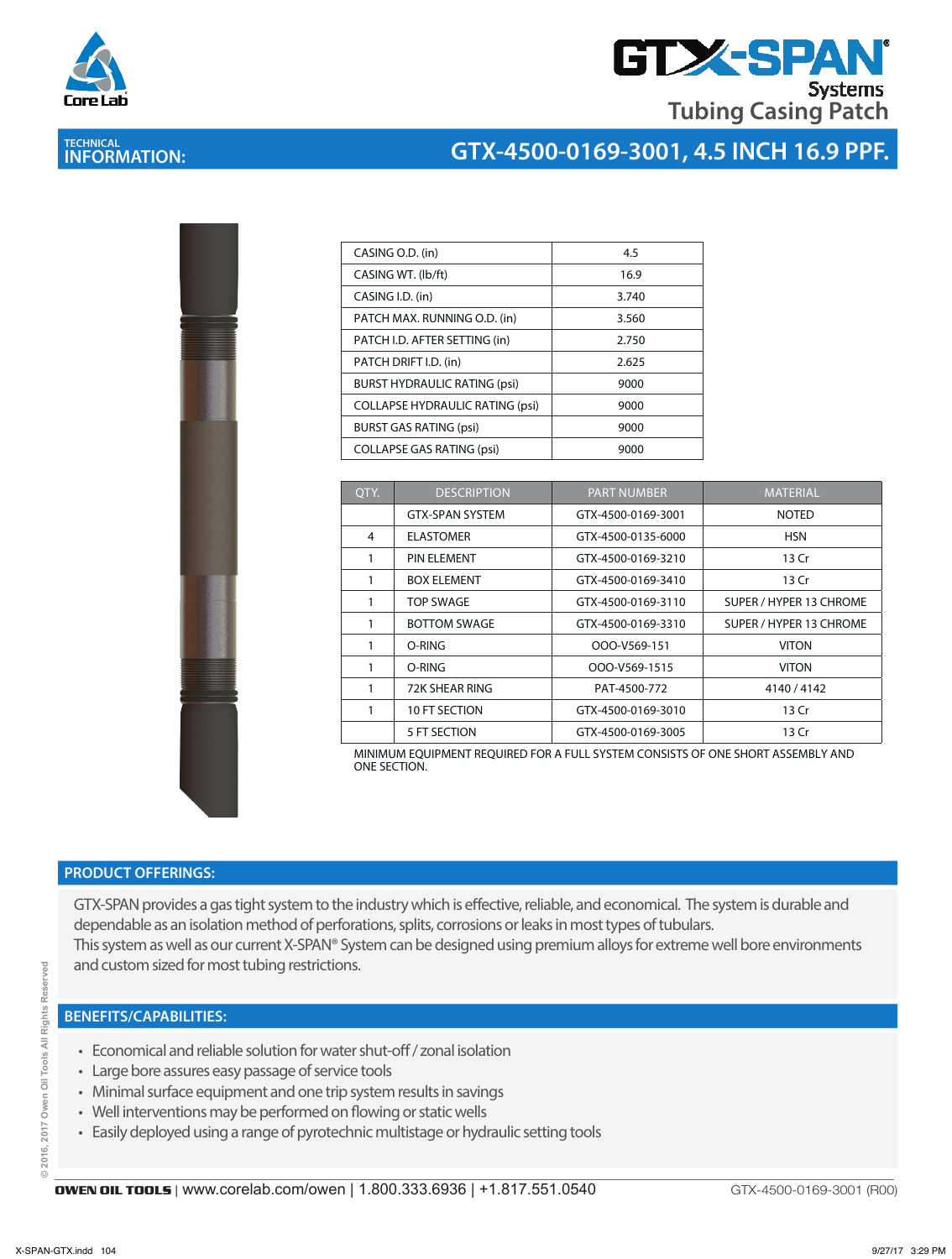

# **GTX-SPAN Tubing Casing Patch**

# **TECHNICAL INFORMATION:**

# **GTX-4500-0169-3001, 4.5 INCH 16.9 PPF.**



| CASING O.D. (in)                       | 4.5   |
|----------------------------------------|-------|
| CASING WT. (lb/ft)                     | 16.9  |
| CASING I.D. (in)                       | 3.740 |
| PATCH MAX. RUNNING O.D. (in)           | 3.560 |
| PATCH I.D. AFTER SETTING (in)          | 2.750 |
| PATCH DRIFT I.D. (in)                  | 2.625 |
| <b>BURST HYDRAULIC RATING (psi)</b>    | 9000  |
| <b>COLLAPSE HYDRAULIC RATING (psi)</b> | 9000  |
| <b>BURST GAS RATING (psi)</b>          | 9000  |
| <b>COLLAPSE GAS RATING (psi)</b>       | 9000  |

| QTY.         | <b>DESCRIPTION</b>                               | <b>PART NUMBER</b> | <b>MATERIAL</b>         |
|--------------|--------------------------------------------------|--------------------|-------------------------|
| 4            | <b>ELASTOMER</b>                                 | GTX-4500-0135-6000 | <b>HSN</b>              |
| $\mathbf{1}$ | PIN ELEMENT                                      | GTX-4500-0169-3210 | 13 Cr                   |
| 1            | <b>BOX ELEMENT</b>                               | GTX-4500-0169-3410 | 13 Cr                   |
| 1            | <b>TOP SWAGE</b>                                 | GTX-4500-0169-3110 | SUPER / HYPER 13 CHROME |
| $\mathbf{1}$ | <b>BOTTOM SWAGE</b>                              | GTX-4500-0169-3310 | SUPER / HYPER 13 CHROME |
| $N+1$        | O-RING                                           | OOO-V569-151       | <b>VITON</b>            |
| $N+1$        | O-RING                                           | OOO-V569-1515      | <b>VITON</b>            |
| $\mathbf{1}$ | 72K SHEAR RING                                   | PAT-4500-772       | 4140 / 4142             |
| 1            | SET SCREW 1/4 INCH X 20<br><b>TPI, 5/16 INCH</b> | PUR-0501-030       | <b>ALLOY</b>            |
| N            | 10 FT SECTION                                    | GTX-4500-0169-3010 | 13 Cr                   |
| 1            | <b>SLEEVE NUT</b>                                | SET-3250-420       | 4140/4142               |
| $\mathbf{1}$ | SETTING SLEEVE LOCK<br>NUT                       | SET-3250-421       | 4140 / 4142             |
| 1            | <b>SETTING SLEEVE</b>                            | SET-3250-411A      | 4140 / 4130 / 4142      |
| 1            | <b>OUICK CHANGE ROD</b>                          | SET-3250-130       | 4130/4140               |
| $\mathbf{1}$ | <b>OUICK CHANGE NUT</b>                          | SET-3250-131       | 4130/4140               |
| $\mathbf{1}$ | TOP ADAPTER ROD                                  | SET-3250-132       | 4130/4140               |
| $N+1$        | <b>ROD TANDEM</b><br><b>CONNECTOR</b>            | SET-3250-133       | 4130/4140               |
| N            | 10 FT. ROD                                       | SET-3250-134       | 4130/4140               |
| <b>OPT</b>   | 5 FT. ROD                                        | SET-3250-135       | 4130/4140               |
| $\mathbf{1}$ | <b>BOTTOM ROD EXTENDED</b>                       | SET-3250-136L      | 4130/4140               |
| 1            | <b>COLLET ASSEMBLY</b>                           | SET-3250-757       | <b>SEE TABLE</b>        |
| $\mathbf{1}$ | <b>END SUB</b>                                   | SET-3250-755       | 4130 / 4140 / 4142      |
| 1            | <b>COLLET</b>                                    | SET-3250-756       | 4130 / 4140 / 4142      |
| 1            | <b>COLLET SUPPORT</b>                            | SET-3250-446S      | 4140 / 4142             |
| N            | <b>ROD SUPPORT</b>                               | SET-3250-142B      | 4140 / 4142             |
|              |                                                  |                    |                         |

MINIMUM EQUIPMENT REQUIRED FOR 10 FT. SYSTEM

**© 2016 Owen Oil Tools All Rights Reserved**

© 2016 Owen Oil Tools All Rights Reserved